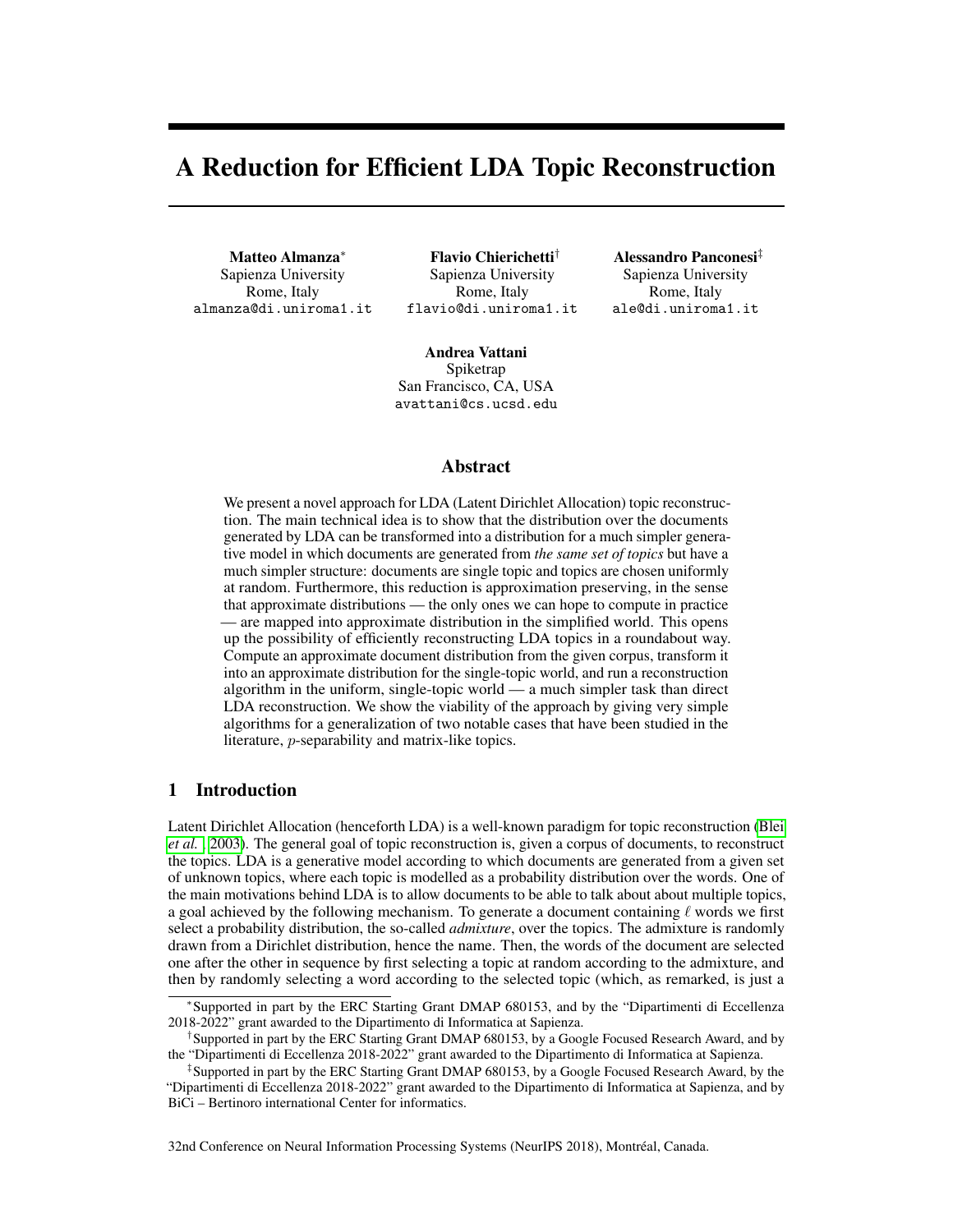probability distribution over the words). In this way all topics contribute to generate a document– to a degree specified for each document by a random admixture. To generate another document, another admixture is selected at random, and the same process is repeated. And so on, so forth.

In this paper we are interested in the problem of LDA topic identifiability which, roughly speaking, can be stated as follows: given a corpus of documents generated by the mechanism just described, reconstruct as efficiently and accurately as possible the  $K$  unknown topics (in the paper  $K$  will always denote the number of topics). LDA is actually more general than a mechanism for generating corpora of text documents, but it helps the intuition to consider it as a generative framework for text documents and we will stick to this scenario.

This paradigm has attracted a lot of interest, e.g., (Hong & Davison, 2010; Weng *et al.* , 2010; Zhao *et al.* , 2011; Yan *et al.* , 2013; Sridhar, 2015; Alvarez-Melis & Saveski, 2016; Li *et al.* , 2016; Hajjem & Latiri, 2017). Several algorithms for LDA topic reconstruction have been proposed (see, for instance, (Arora *et al.* , 2012, 2013; Anandkumar *et al.* , 2013; Bansal *et al.* , 2014)). In this paper we continue this line of research by presenting a novel approach, the main thrust of which is, loosely speaking, that of reducing the problem of topic identifiability in the LDA framework to the problem of topic identifiability under a much more constrained and simpler generative model. The simplified generative mechanism we have in mind is the following. The admixture, instead of being randomly selected anew for each document from a Dirichlet distribution, will stay put: when generating a document, a topic is selected uniformly at random with probability  $1/K$ . The second feature of the simplified framework is that documents are *single topic*, *i.e.* once a topic is selected, all the words in the document are chosen according to the distribution specified by that topic. We shall refer to this mechanism as *single topic allocation*, denoted as STA. In a nutshell, the contribution of this paper is to show that if we have an efficient and accurate algorithm for STA topic identifiability — a task seemingly much less daunting than its LDA counterpart — we can use it for efficient and accurate reconstruction of topics under the LDA paradigm. More precisely, we can do this in the case of *uniform* LDA, *i.e.* when the admixtures come from a symmetric Dirichlet distribution with a given parameter  $\alpha$ , which is a very important and commonly adopted special case (Blei *et al.*, 2003). Historically, STA-type models have been considered before the advent of LDA (see, e.g., (Nigam *et al.* , 2000)), whose main motivation, as mentioned, was precisely that of allowing documents to be mixtures of topics. In a way, our result vindicates STA in the sense that it shows that LDA reconstruction is not more general than STA reconstruction.

The main technical tool to achieve this is a reduction between the two paradigms, STA and uniform LDA. Given a set T of K topics and a Dirichlet parameter  $\alpha$ , let  $\mathcal{D} = \mathcal{D}_{\ell}$  be the distribution that they induce via LDA over the documents of a given length  $\ell$ . Similarly, let  $S = S_\ell$  denote the distribution induced by STA over the documents of the same length  $\ell$  *when the same set of topics*  $\mathcal T$  *is used*. In a companion paper (Chierichetti *et al.*, 2018), we show that there is a reduction such that  $S$  can be computed from D and  $\alpha$ , and viceversa. In that paper this fact is used to derive impossibility results about LDA topic reconstruction whose gist is the following: unless the length of the documents is greater than or equal to the number of topics, identifying them is impossible. Here, we show how to exploit this reduction in the opposite direction: if we have an efficient algorithm for identifying the topics under STA then, thanks to the reduction, we can also use it to identify them under LDA.

Note that the above reduction deals with the exact probability distributions  $\mathcal{D}_\ell$  and  $\mathcal{S}_\ell$  over the documents, something which is helpful when impossibility results are concerned, but that becomes an issue if we are seeking reconstruction algorithms that have to be deployed in practice, and which have a limited number of documents to analyze. A first contribution of this paper is to show a robust version of the above reduction. Fix a set of topics  $\mathcal{T}$ , and suppose to have an approximation  $\mathcal{D}_\ell$  of the true distribution  $\mathcal{D}_\ell$  induced by LDA when  $\mathcal T$  is the set of topics. In practice,  $\tilde{\mathcal{D}}_\ell$  can be obtained from a large enough corpus of documents in a rather straightforward manner. Suppose also, as it is customarily assumed in practice, to know the value of the Dirichlet parameter  $\alpha$ . The robust version of the reduction, on input  $\widetilde{\mathcal{D}}_\ell$  and  $\alpha$ , produces a distribution  $\widetilde{\mathcal{S}}_\ell$  which is a good approximation of  $\mathcal{S}_\ell$ , the true distribution induced by STA when  $T$  is the set of topics.

This result suggests an intriguing possibility, namely that LDA topics could be identified in a rather roundabout way by means of the following pipeline. Starting from a document corpus generated by LDA from a set of hidden topics  $\mathcal T$  that we wish to reconstruct, compute  $\tilde{\mathcal D}$ , an approximation of the true document distribution D. Apply the robust version of the reduction to  $\tilde{\mathcal{D}}$  and  $\alpha$  (the Dirichlet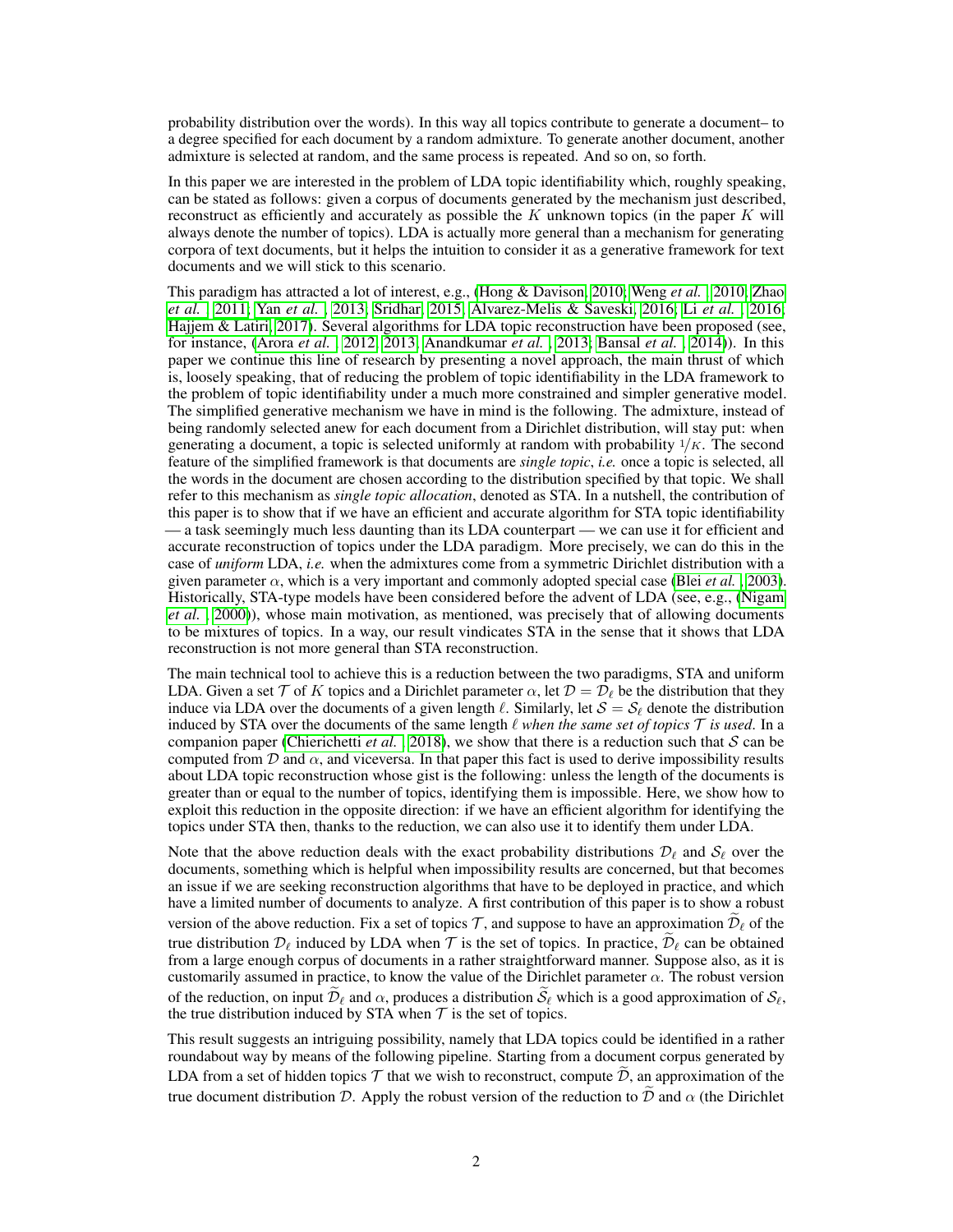parameter which, as remarked, is assumed to be known in practice) to obtain  $\tilde{S}$ , an approximation of the true distribution S induced by STA from the same set of topics  $\mathcal T$ . Suppose now to have an efficient algorithm that, given  $\tilde{S}$ , outputs  $T'$ , a good approximation of the set  $T$  of the unknown topics we are looking for. With such an algorithm we can solve LDA identifiability via single-topic distributions!

An algorithm capable of producing such a good approximation  $\mathcal{T}'$  from  $\widetilde{S}$  is called *robust* in this paper. As hinted at by the above discussion, the second contribution of this paper is to show that the pipeline just described can be made to work. We provide a robust algorithm with provable guarantees with which we can solve in one stroke a natural generalization of two notable cases that have been studied in the literature. The first concerns so-called *separable* topics (Arora *et al.* , 2012, 2013). A set of topics is p-separable if, for each topic T there is a word w such that T assigns probability at least p to w and every other topic assigns it probability zero. These special words are called *anchor words*. Thus, separability occurs when each topic is essentially identified uniquely by its anchor word. This set up has received considerable attention and several algorithms for LDA reconstruction have been proposed. One of the virtues of the p-separability assumption is that it makes it possible to derive algorithms with provable guarantees. For instance, the main result of Arora *et al.* (2012) states that there is an algorithm such that if a set of LDA topics are  $p$ -separable then they are identifiable within additive error  $\delta$  in the  $\ell_{\infty}$ -norm, provided that the corpus contains

$$
\Theta\left(\frac{K^6}{\delta^2 p^6 \gamma^2 \ell} \cdot \log m\right) \tag{1}
$$

many documents, or more. In the expression, m is the size of the vocabulary,  $\ell$  is the length of the documents and  $\gamma$  is the condition number of the topic-topic covariance matrix. As remarked by the same authors however, this algorithm is computationally impractical. A follow-up paper shows how to mitigate the problem by implementing the main steps in a different way (Arora *et al.* , 2013). The resulting algorithm is much more efficient but, unfortunately, heuristic in nature, thus losing one of the nice features of its computationally more expensive predecessor.

The second scenario we tackle is that of Griffiths & Steyvers (2004) in which Gibbs sampling is proposed as a heuristic without any performance guarantees for LDA topic reconstruction. In that paper, Gibbs sampling is applied to a dataset whose underlying set of topics is assumed to have the following structure. The vocabulary consists of a  $n \times n$  matrix — each entry is a word (the authors of Griffiths & Steyvers (2004) consider  $5 \times 5$  matrices, *i.e.* 25 words in total). There are 2*n* topics, each corresponding to a row or a column of the matrix. The topic corresponding to a given row has all zero entries except for that row, whose entries are uniformly  $1/n$ . Topics corresponding to columns are defined analogously. Note that this set of topics is not  $p$ -separable, since every word has positive probability in at least two topics (its row, and its column).

Both scenarios can be captured at once with the following natural definition. A set  $\mathcal T$  of topics is  $(p, t)$ -separable if, for every topic  $T \in \mathcal{T}$ , there is a set of words  $S_T$  of t words such that *(i)* the product of the probabilities assigned by  $T$  to the words of  $S_T$  is at least  $p$ , and moreover *(ii)* for every other topic  $T' \in \mathcal{T} - \{T\}$  there exists a word  $w \in S_T$  such that  $T'$  assigns probability zero to w. It can be checked that p-separability is  $(p, 1)$ -separability and that the matrix scenario is  $(p, 2)$ -separable (with  $p = n^{-2}$  for  $n \times n$  matrices,  $n \ge 2$ ). In practice,  $(p, t)$ -separability captures the notion that every topic is uniquely identified by a set of t words. We shall refer to these sets as *anchor sets*. With this terminology, p-separability is just  $(p, 1)$ -separability with singleton anchor sets.

In this paper we give an algorithm for LDA topic reconstruction (under  $(p, 1)$ -separability) that, starting from a random LDA corpus over a vocabulary of  $m$  words consisting of

$$
\Theta\left(\frac{K^2 \cdot \max\left(1, K^2 \alpha^2\right)}{\delta^2 \cdot p^2} \cdot \log m\right)
$$

many documents of (at least) 2 words each, computes a set of topics  $\mathcal{T}'$  which is an approximation of the true set of topics T with error  $\delta$  (in  $\ell_{\infty}$ -norm)<sup>4</sup>. Asymptotically, this compares favourably to the bound of Equation (1) but it is also the case that the algorithm is very simple and efficient. The Dirichlet parameter  $\alpha$  is typically assumed to be  $O(1/K)$ , in which case the term  $\max(1, K^2 \alpha^2)$  resolves

to a constant, and the number of documents required for reconstruction becomes  $\Theta\left(\frac{K^2}{\delta^2 \cdot p^2} \cdot \log m\right)$ .

<sup>&</sup>lt;sup>4</sup>More precisely, there exists a bijection  $\phi : \mathcal{T} \to \mathcal{T}'$  such that, for each  $T \in \mathcal{T}$ ,  $|T - \phi(T)|_{\infty} \le \delta$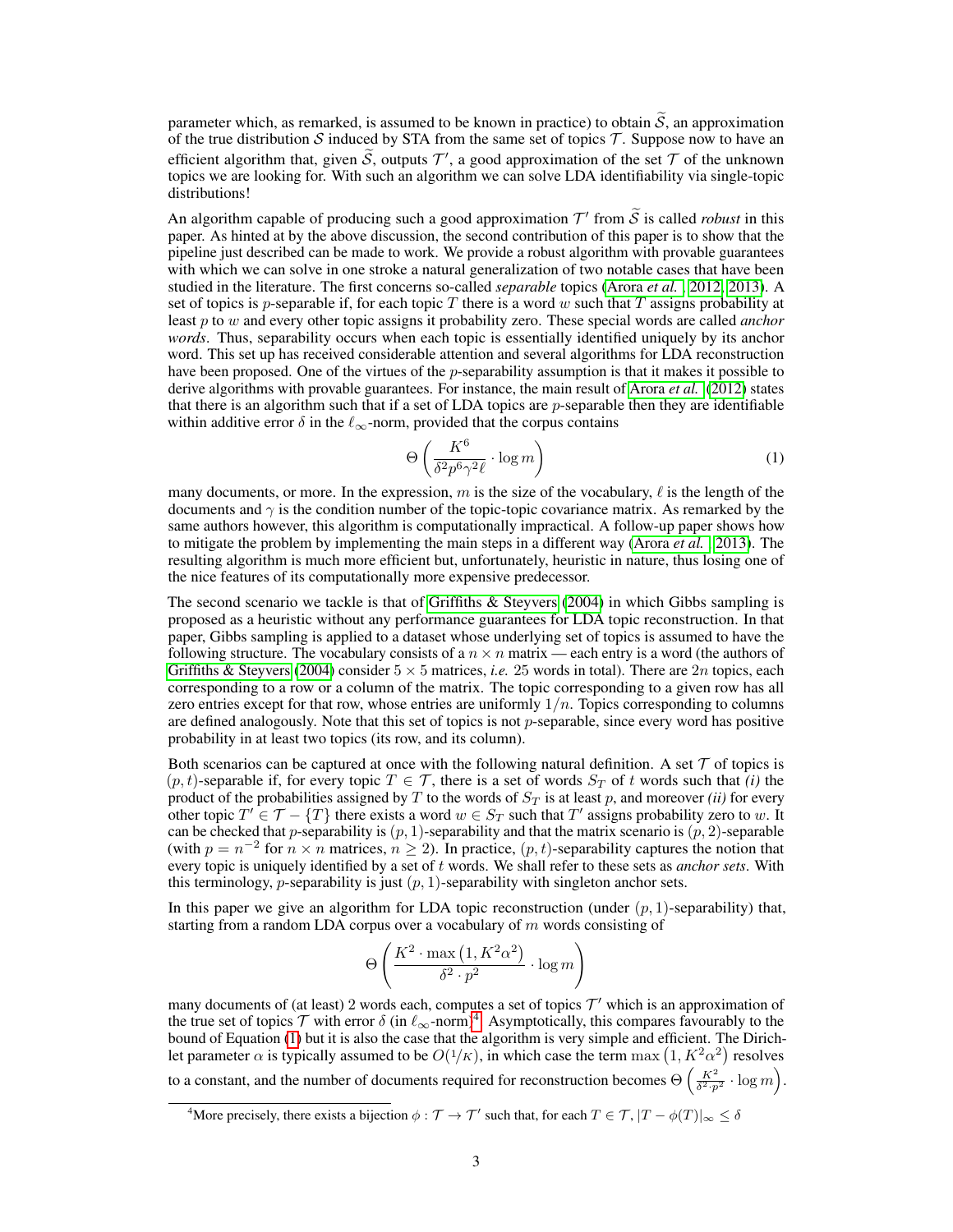Note that the Dirichlet distribution is such that, as  $\alpha$  goes to zero, the admixture becomes more and more polarized, in the sense that the documents resemble more and more single-topic documents, which intuitively facilitates topic reconstruction. When  $\alpha$  moves in the other direction toward larger and larger values, the admixture creates documents in which all topics are equally represented, which makes reconstruction more expensive in the sense that the size of corpora must become bigger and bigger. These considerations apply to all algorithms, but we note that our dependence on  $K$  and  $p$  is much milder than those of the other algorithms we are discussing.

It is interesting to compare the overall structure of our algorithm to that in Arora *et al.* (2012). The first step of the latter is to project points into a low-dimensional space, where computation is cheaper, by preserving distances. In a very loose sense, this is equivalent to our reduction, which transforms the distribution of documents of length 2 from LDA to STA. The second step is a very natural one: try to identify the anchor words, using a simple combinatorial procedure (or, more generally, the t-anchor sets, starting from documents of length  $t + 1$ ). The third step is again very natural: use the anchors to build the topics. It is here that the full advantage of our approach becomes evident. Our algorithm attempts the reconstruction in the single topic world — a much less daunting prospect than reconstruction in the full-fledged LDA world. As a result, our third step is a very simple procedure in the LDA world one would have had to pay the price of heavy-duty linear algebra computations.

In order to deal with  $(p, t)$ -separable topics the algorithm only needs documents of length  $t + 1$ . Therefore, in order to reconstruct p-separable topics  $(t = 1)$  it only needs bigrams, and in the matrix case  $(t = 2)$  only trigrams! Clearly, this has a significant positive impact on efficiency.

We also present a comparative experimental evaluations which shows that our approach compares favorably to those of (Arora *et al.* , 2012, 2013; Griffiths & Steyvers, 2004; Anandkumar *et al.* , 2014).

The paper is organized as follows. We start in § 2 with some quick preliminaries. In § 3 we give the reduction from LDA to STA, followed by § 4 in which a robust algorithm for STA topic reconstruction is presented with which we solve the  $(p, t)$ -separable case for  $t = 1, 2$ , which subsumes both pseparability and matrix-like topics. § 5 presents our experiments. The proofs missing from the main body of the paper can be found in the Supplementary Material archive.

# 2 Preliminaries

Throughout the paper, we will use  $\mathcal V$  to denote the underlying vocabulary and assume without loss of generality that  $m := |\mathcal{V}| > 2$ , since the case  $m = 1$  is trivial (there can be only one topic).

We will only deal with LDA when the admixtures come from a symmetric Dirichlet distribution whose parameter will be denoted by  $\alpha$ . Since this is the only case we consider and there is no danger of confusion, we will sometimes omit to specify that we are dealing with symmetric LDA.

We will use the following notation. Given a set of K topics  $\mathcal T$  and a Dirichlet parameter  $\alpha, \mathcal D_\ell^{\mathcal T}$  will denote the distribution induced by LDA over the topics of length  $\ell$ . When there is no danger for confusion subscripts and superscripts will be dropped. Similarly,  $S_\ell^{\mathcal{T}}$  will refer to the distribution induced by STA over the topics of length  $\ell$ . And, likewise, subscripts and superscripts will be dropped when no danger for confusion may arise.

# 3 A Reduction from LDA to STA

In this section we give the approximation preserving reduction from LDA to STA. As usual, in the background we have a set of unknown topics  $\mathcal T$  that we wish to reconstruct. The reduction takes as input the Dirichlet parameter  $\alpha$ , an approximation  $\tilde{\mathcal{D}}$  of the document distribution  $\mathcal{D}$  generated by LDA with topics  $\mathcal T$ , and gives as output an approximation  $\tilde S$  of the document distribution  $S$  generated by STA with the same set of topics  $\mathcal T$ . The point of departure is a reduction between the two true distributions D and S established by (Chierichetti *et al.* , 2018, Section 4).

**Definition 1.** *Given a permutation*  $\pi \in \text{Sym}([\ell])$ *, let*  $C_{\pi}$  *be the partition of*  $[\ell]$  *into the cycles of*  $\pi$ *:* 

 $C_{\pi} = \{ S \mid S \subseteq [\ell] \text{ and the elements of } S \text{ form a cycle in } \pi \}.$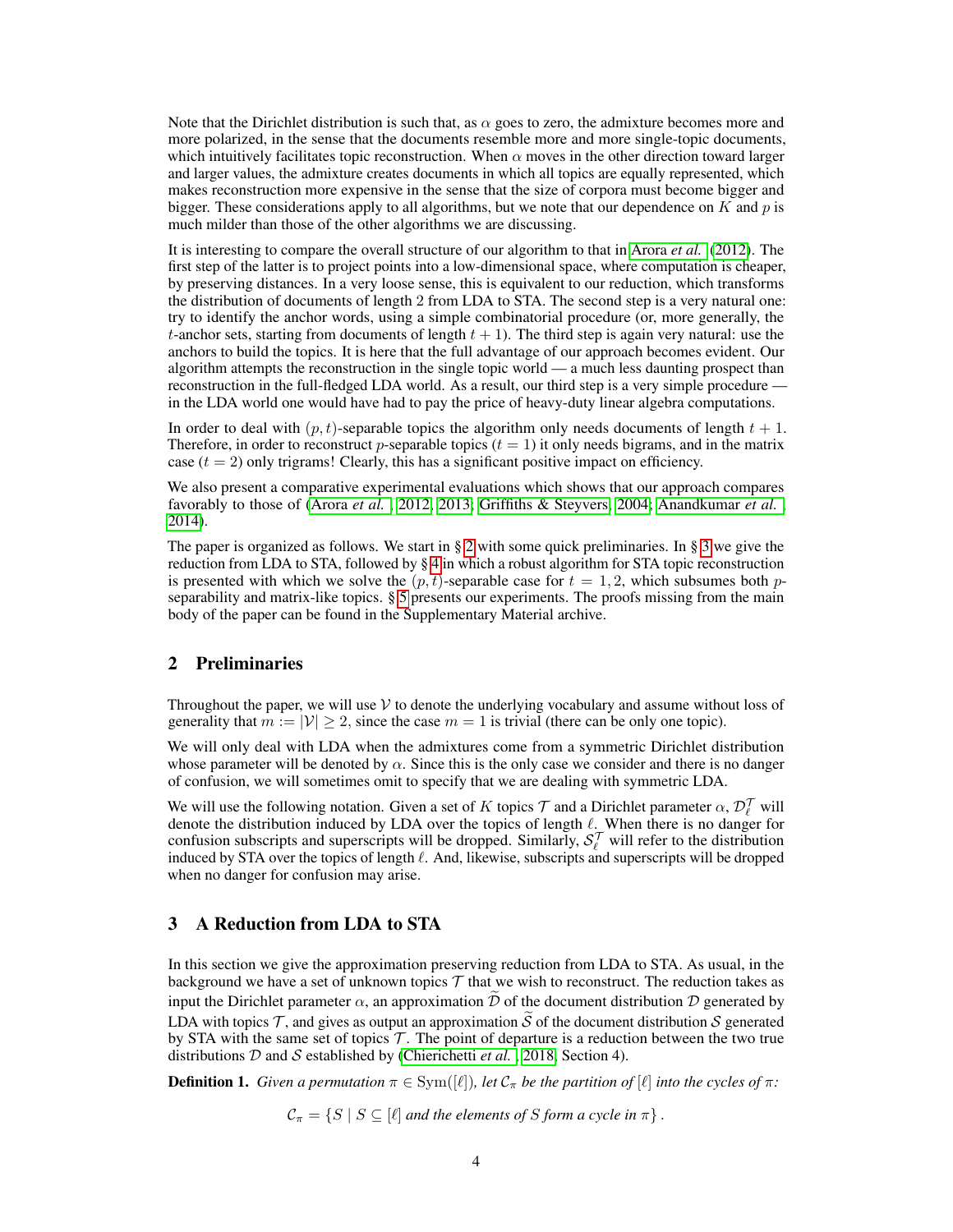*Furthermore, for*  $d \in \mathcal{V}^{\ell}$  and  $S = \{i_1, i_2, \ldots, i_{|S|}\} \subseteq [\ell]$  with  $i_1 < i_2 < \ldots < i_{|S|}$ , let  $d_{|S}$  be the *document containing the words*  $d(i_1), \ldots, d(i_{|S|})$  *in this order (that is, let it be the document that is obtained by removing from* d *the words whose positions in* d *are not in* S*).*

For example, if  $\pi = (163)(25)(4)$  then  $C_{\pi} = \{\{1,3,6\},\{2,5\},\{4\}\}\.$  And, if  $d = w_1w_2w_3w_4w_5w_6$ and  $S = \{1, 3, 6\}$  then  $d_{|S|} = w_1 w_3 w_6$ .

Theorem 2 (Reduction from LDA to STA (Chierichetti *et al.* , 2018)). *Let* T *be any set of* K *topics on a vocabulary*  $V$  *and consider any*  $d \in V^{\ell}$ . Then, for any  $\alpha > 0$ ,

$$
\mathcal{S}_{\ell}^{\mathcal{T}}(d) = \frac{\Gamma(K \cdot \alpha + \ell)}{\Gamma(K \cdot \alpha + 1) \cdot \Gamma(\ell)} \cdot \mathcal{D}_{\ell}^{\mathcal{T}, \alpha}(d) - \frac{1}{K \cdot \alpha \cdot \Gamma(\ell)} \cdot \sum_{\substack{\pi \in \text{Sym}([\ell]) \\ |C_{\pi}| \ge 2}} \prod_{S \in C_{\pi}} \left( K \cdot \alpha \cdot \mathcal{S}_{|S|}^{\mathcal{T}}(d_{|S}) \right). \tag{2}
$$

Equation (2) looks rather formidable, but the point is that it can be taken as a blackbox to transform one probability distribution into the other. Note that the equation is recursive — it specifies how to compute the STA distribution  $S_\ell$  over documents of length  $\ell$ , from  $\mathcal{D}_\ell$  and the STA distributions  $S_1, \ldots, S_{\ell-1}$  over documents of length less than  $\ell$ . In the base case — documents of length one the two distributions  $\mathcal{D}_1$  and  $\mathcal{S}_1$  coincide and thus the induction can be kick-started.

The next lemma tells us how to compute a good approximation  $\tilde{\mathcal{D}}$  of the true document distribution D induced by LDA starting from a corpus.

**Lemma 3** (LDA Probabilities Approximation). *Fix*  $\ell \geq 1$ *, and*  $\xi \in (0,1)$ *. Let*  $X_1, \ldots, X_n$  *be n iid*  $samples from D_\ell^{\mathcal{T}, \alpha}$ *. For*  $i \in [\ell]$ *, and for a document*  $d \in [m]^i$ *, let*  $n_d$  *be the number of samples having*  $d$  as a prefix,  $n_d = |\{j | j \in [n] \land d$  is a prefix of  $X_j\}|$ . For  $i \in [\ell]$ , and for a document  $d \in [m]^i$ , let  $\widetilde{\mathcal{D}}_i(d) = \frac{n_d}{n}$  be the empirical fraction of the samples whose *i*-prefix is equal to d. Then,

- (a) If  $n \geq \left[\frac{2}{\xi^2} \cdot \ell \cdot \ln m\right]$ , with probability at least  $1 O(m^{-\ell})$ , for every document  $d$  of length  $i \leq \ell$ , it holds that  $|\mathcal{D}_i^{\mathcal{T},\alpha}(d) - \widetilde{\mathcal{D}}_i(d)| \leq \xi$ .
- (b) For any  $q > 0$ , if  $n \ge \left[ \frac{9}{q \cdot \xi^2} \cdot \ell \cdot \ln m \right]$ , with probability at least  $1 O(m^{-\ell})$ , for every document d of length  $i \leq \ell$  such that  $\mathcal{D}_i^{\mathcal{T},\alpha}(d) \geq q$ , it holds that  $\widetilde{\mathcal{D}}_i(d) = (1 \pm \xi)\mathcal{D}_i^{\mathcal{T},\alpha}(d)$ .

The next theorem establishes our main result of this section, namely that Equation (2) is approximation preserving.

**Theorem 4** (Single-Topic Probabilities Approximation). *Fix*  $\xi \in (0,1)$ . *Given an approximation*  $\widetilde{\mathcal{D}}_i(d)$  *of*  $\mathcal{D}_i^{\mathcal{T},\alpha}(d)$ *, i*  $\in \{1,2\}$ *, define*  $\widetilde{\mathcal{S}}_1 = \widetilde{\mathcal{D}}_1$ *, and*  $\widetilde{\mathcal{S}}_2(ww') = (K\alpha+1) \cdot \widetilde{\mathcal{D}}_2(ww') - K\alpha \cdot \widetilde{\mathcal{S}}_1(w) \cdot$  $\widetilde{\mathcal{S}}_1(w')$ . Then,

(a) If for every document d of length  $i \leq 2$  it holds  $|\mathcal{D}_i^{\mathcal{T},\alpha}(d) - \widetilde{\mathcal{D}}_i(d)| \leq \frac{\xi}{4(K\alpha+1)}$ , then  $|\mathcal{S}_i^{\mathcal{T}}(d) - \widetilde{\mathcal{S}}_i(d)| \leq \xi.$ 

*(b) If, for a given word* w, it holds  $\widetilde{\mathcal{D}}_1(w) = \left(1 \pm \frac{\xi}{4K\alpha+1}\right) \mathcal{D}_1^{\mathcal{T},\alpha}(w)$  and  $\widetilde{\mathcal{D}}_2(ww) =$  $\left(1 \pm \frac{\xi}{4K\alpha+1}\right) \mathcal{D}_2^{\mathcal{T},\alpha}(ww),$  then  $\widetilde{\mathcal{S}}_2(ww)=(1 \pm \xi)\mathcal{S}_2^{\mathcal{T}}(ww).$ 

# 4 Robust Algorithms for STA Topic Identifiability

In this section we give an algorithm for identifying *p*-separable topics (or, equivalently,  $(p, 1)$ separable topics). As usual, we have a set  $\mathcal T$  of topics in the background that we wish to identify.

The first step is to identify anchor words or their proxies. By proxy, or quasi-anchor word, we mean that the word has "large" probability in one topic and very small probabilities in the remaining ones.

We begin with a technical lemma stating that if a vector has a coordinate that is very large with respect to the others, then all of its  $\ell_p$ -norms are close to one another. Loosely speaking, the lemma says that if a word is an anchor word or a quasi-anchor word then, if we look at the vector consisting of the probabilities assigned to this word by the topics, the  $\ell_p$ -norms of the vector are close.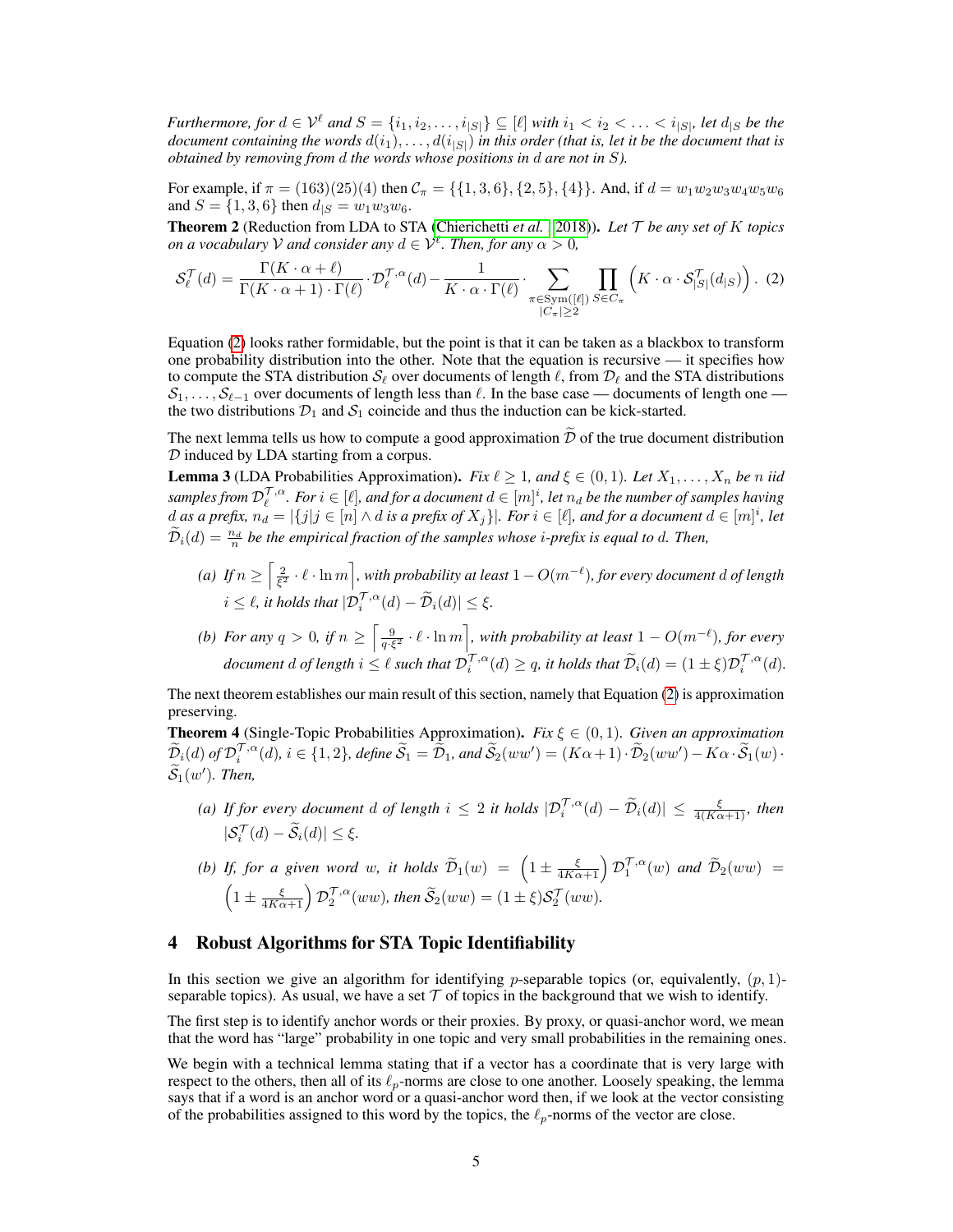**Lemma 5.** Let  $v \in \mathbb{R}^n$ , and suppose that  $|v|_{\infty} = (1 - \epsilon) \cdot |v|_1$ , for some  $\epsilon \in [0, 1)$ . Then, for each  $p \geq 1, (1 - \epsilon)^p \cdot |v|_1^p \leq |v|_p^p \leq (1 - \epsilon)^{p-1} \cdot |v|_1^p.$ 

The next theorem tells us how to spot anchor words. The idea is that if a word  $w$  is an anchor word then there is a signal telling us so. Consider the two documents  $w$  and  $ww$ . The signal is the ratio  $s_2^{\tau}(ww)/K s_1^{\tau}(w)^2$ . If w is an anchor word this ratio equals 1, and if w is "far" from being an anchor word then the ratio is bounded below 1. In fact, the theorem tells us more. If we have two good approximations  $\tilde{S}_1(w)$  and  $\tilde{S}_2(ww)$  of, respectively,  $S_1^T(w)$  and  $S_2^T(ww)$  then the ratio  $\rho_w = s_2(ww)/K \tilde{s}_1(w)^2$  will have (approximately) the same properties. Since we are dealing with an approximation of the true distribution  $S$ , this tells us that we will be able to spot anchors even in this case.

Now, fix a word w of the dictionary let  $x_w$  be the (unknown) vector of its probabilities in the K topics, so that  $S_1^{\mathcal{T}}(w) = K^{-1} \cdot |x_w|_1$  and  $S_2^{\mathcal{T}}(ww) = K^{-1} \cdot |x_w|_2^2$ .

**Theorem 6.** Let  $\xi \in (0,1)$  and  $w \in V$  be any word. Suppose that  $\widetilde{S}_1(w) = (1 \pm \xi) S_1^T(w)$  and  $\widetilde{S}_2(w)$  $\widetilde{\mathcal{S}}_2(ww)=(1\pm\xi)\mathcal{S}_2^{\mathcal{T}}(ww)$ . Define  $\rho_w=\frac{\mathcal{S}_2(ww)}{K(\widetilde{\mathcal{S}}_1(w))}$  $\frac{\mathcal{S}_2(ww)}{K(\widetilde{\mathcal{S}}_1(w))^2}$ .

Then, if 
$$
\epsilon_w
$$
 is such that  $|x_w|_{\infty} = (1 - \epsilon_w) \cdot |x_w|_1$ , it holds  $\frac{(1 - \epsilon_w)^2 (1 - \xi)}{(1 + \xi)^2} \le \rho_w \le \frac{(1 - \epsilon_w)(1 + \xi)}{(1 - \xi)^2}$ .

Consider the quantity  $\rho_w$  defined by the previous theorem and suppose that  $\rho_w \geq 1-\frac{\xi}{(1+\xi)^2}$ . The next lemma says that if w is an anchor word, then  $\rho_w$  satisfies the inequality. And, viceversa, if  $\rho_w$ satisfies it, then  $w$  must be either an anchor word or a quasi-anchor word, which can also be used for topic reconstruction.

**Lemma 7.** Let 
$$
\xi \in (0, 1)
$$
. Suppose that  $\widetilde{S}_1(w) = (1 \pm \xi) S_1^T(w)$  and  $\widetilde{S}_2(ww) = (1 \pm \xi) S_2^T(ww)$ .  
Let  $\rho_w = \frac{\widetilde{S}_2(ww)}{K(\widetilde{S}_1(w))^2}$ , and  $\epsilon_w$  be such that  $|x_w|_{\infty} = (1 - \epsilon_w) \cdot |x_w|_1$ .  
If  $\epsilon_w = 0$  then  $\rho_w \ge \frac{1 - \xi}{(1 + \xi)^2}$ . Moreover, if  $\rho_w \ge \frac{1 - \xi}{(1 + \xi)^2}$  then  $\epsilon_w \le 6\xi$ .

The previous lemma gives us a simple test to identify anchor words or quasi-anchor words. We know that each anchor word is uniquely associated with one topic — the one that assigns to it non zero probability. We will see later that  $\xi$  can be chosen in a way that quasi-anchor words too can be associated with one topic — the one assigning it a much larger probability than the other topics. The next lemma tells us how to determine whether two different words insist on the same topic.

We say that a topic j is *dominant* for a word w, if (i) w has a unique largest probability in the topics, and (ii) its largest probability is in topic j. We say that the words  $w, w'$  are codominated, if there exists a topic  $\tilde{j}$  such that  $j$  is dominant for both  $w$  and  $w'$ .

**Theorem 8.** *For*  $w \in \{w_1, w_2\}$ , suppose that  $\tilde{\mathcal{D}}_1(w) = (1 \pm \xi) \mathcal{D}_1^T(w)$ , and that  $|x_w|_{\infty} = (1 - \xi) \mathcal{D}_2^T(w)$  $(\epsilon_w) \cdot |x_w|_1$ . Suppose further that  $\widetilde{\mathcal{D}}_2(w_1w_2) = (1 \pm \xi)\mathcal{D}_2^{\mathcal{T}}(w_1w_2)$ .

Define 
$$
\tau(w_1, w_2) := \frac{\tilde{\mathcal{D}}_2(w_1 w_2)}{\tilde{\mathcal{D}}_1(w_1) \cdot \tilde{\mathcal{D}}_1(w_2)}
$$
. If the words  $w_1$  and  $w_2$  are co-dominated, then  
\n
$$
\tau(w_1, w_2) \ge \frac{(1 - \xi)}{(1 + \xi)^2} \cdot \frac{K\alpha + K(1 - \epsilon_1)(1 - \epsilon_2)}{K\alpha + 1},
$$

*otherwise*

$$
\tau(w_1, w_2) \leq \frac{(1+\xi)}{(1-\xi)^2} \frac{K\alpha + K(\epsilon_{w_1} + \epsilon_{w_2} + \epsilon_{w_1}\epsilon_{w_2})}{K\alpha + 1}.
$$

The next corollary gives a simple way to determine which quasi-anchor words belong to the same topic.

**Corollary 9.** Let A,  $|A| > K$ , be a set of quasi-anchor words w with  $|x_w|_{\infty} = (1 - \epsilon_w) \cdot |x_w|_1$ . Let  $\xi < \frac{1}{6} \frac{1-4\epsilon}{\alpha+1}$ , where  $\epsilon = \max_{w \in A} \epsilon_w$ . Suppose that  $\widetilde{\mathcal{D}}_1(w) = (1 \pm \xi) \mathcal{D}_1^{\mathcal{T}}(w)$  for  $w \in A$ , and let  $E$  be *the maximal subset of*  $\binom{A}{2}$  *such that*  $\widetilde{D}_2(w_1w_2) = (1 \pm \xi)\mathcal{D}_2^T(w_1w_2)$  *for each*  $\{w_1, w_2\} \in E$ *.* 

*If* E *contains all the co-dominated pairs of words, the correct partitioning of* A *according to the* K *topics*  $\mathcal T$  *can be obtained by iteratively assigning to the same group the pair of words*  $\{w_1, w_2\} \in E$ with largest  $\tau(w_1, w_2) := \frac{\mathcal{D}_2(w_1w_2)}{\widetilde{\mathcal{D}}_1(w_1) \cdot \widetilde{\mathcal{D}}_1(w_2)}$  until reaching K groups.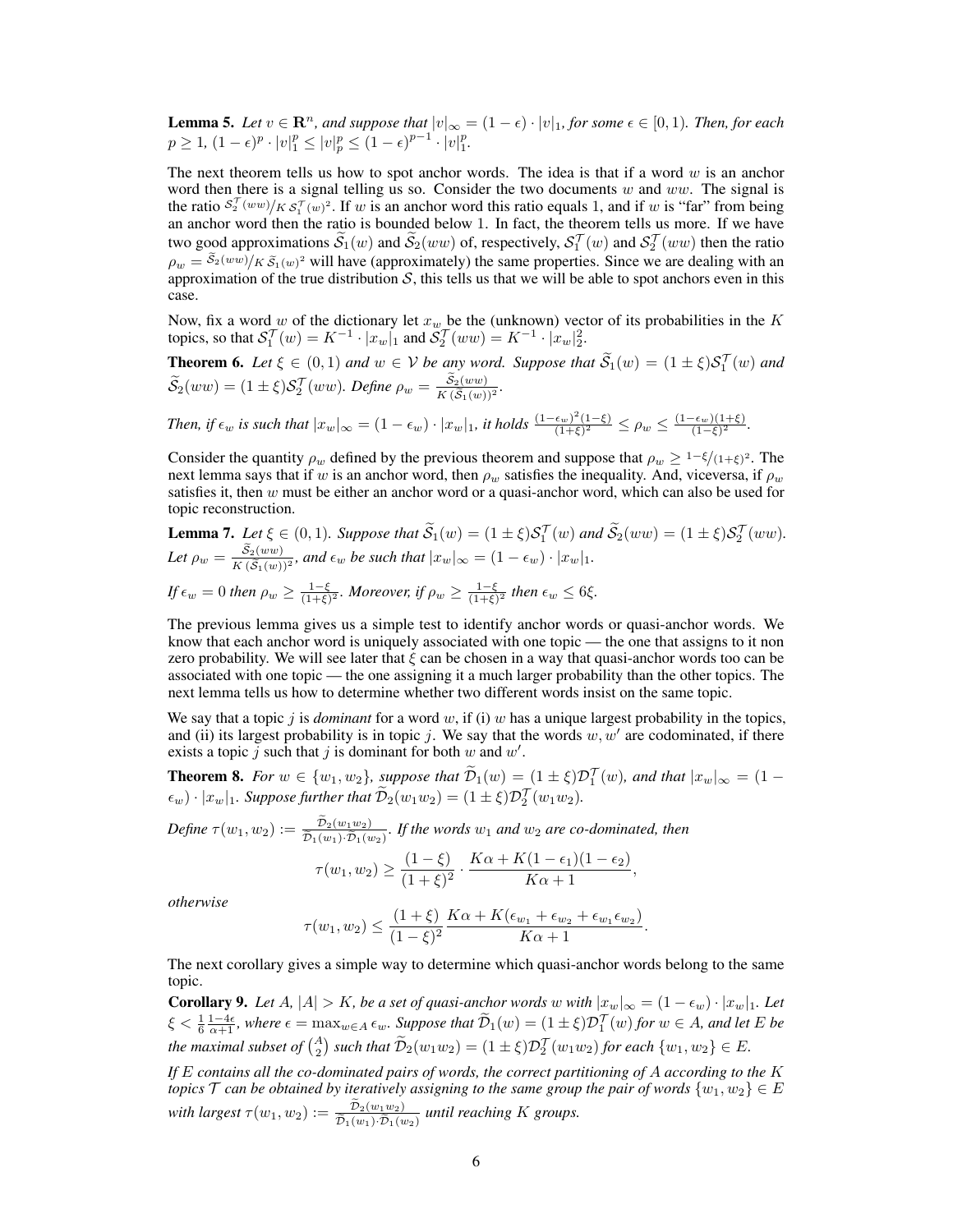We then have the main theorem of this section which gives the full algorithm for topic reconstruction in the *p*-separable (equivalent to the  $(p, 1)$ -separable) case.

**Theorem 10** (Main Result). *Suppose that*  $\mathcal{T}$  *is a set of*  $K = |\mathcal{T}|$  *topics, and let*  $\delta \leq 1/48$ *. There exists an algorithm that, under the p-separability assumption, and under the LDA model*  $\mathcal{D}^{\mathcal{T},\alpha}$ *, with probability*  $1 - o(1)$  *reconstructs each topic in*  $\overline{T}$  *to within an*  $\ell_{\infty}$  *additive error upper bounded by*  $\delta$ *, by accessing*  $n = \Theta\left(\frac{K^2 \cdot \max\left((K\alpha)^2, 1\right)}{\delta^2 n^2}\right)$  $\frac{x((Ka)^2,1)}{3^2p^2} \cdot \ln m$  iid samples from  $\mathcal{D}_2^{\mathcal{T},\alpha}$ . The algorithm runs in  $O(n)$ .

Algorithm 1 is a version of the method analyzed in Theorem 10. The most notable feature of our algorithm is its simplicity.

**Algorithm 1** The Algorithm for reconstructing  $(p, 1)$ -separable topics.

- **Require:**  $K, p > 0, \delta$ , corpus C of documents,  $\alpha$  parameter of the symmetric LDA mixture,
- 1: Let W be the set of words w whose empirical fraction in C is at least  $\frac{p}{2K}$ .
- 2: For each  $w, w' \in W$ , estimate the empirical fraction of the document  $ww'$  in  $\mathcal{C}$  that is, obtain approximations  $\widetilde{\mathcal{D}}_1$  and  $\widetilde{\mathcal{D}}_2$  of  $\mathcal{D}_1$  and  $\mathcal{D}_2$ .
- 3: Apply the reduction of Theorem 2 to estimate the uniform single-topic probabilities  $\widetilde{\mathcal{S}}_1(w)$  and  $\widetilde{\mathcal{S}}_2(ww')$ .
- 4: For each  $w \in W$ , compute  $\rho_w := \frac{S_2(ww)}{K(\bar{S}_1(w))^2}$  and add w to the set A of *quasi-anchors* if  $\rho_w \ge \frac{1-\delta}{(1+\delta)^2}$ .
- 5: Use Corollary 9 on A to obtain K pairwise non-codominated quasi-anchor words  $w_1, w_2, \ldots, w_K$ .
- 6: For each  $w_i$ , return a topic whose probability on word  $w \in V$  is  $\mathcal{S}_2(w_iw)/\mathcal{S}_1(w_i)$ .

#### 4.1 The general  $(p, t)$ -separable case

The algorithm we have developed in the previous section can be generalized to work for  $(p, t)$ separable topics (this is what we need to deal with the topic structure of Griffiths & Steyvers (2004)). The generalization is quite straightforward and is a natural extension of Algorithm 1 but, for lack of space, we defer it to the full paper. We will however compare our generalized algorithm to Gibbs sampling — the method used by Griffiths  $&$  Steyvers (2004) — in the next section.

#### 5 Experimental Results

We compare our approach<sup>5</sup> to three state-of-the-art algorithms: GIBBS sampling<sup>6</sup>, a popular heuristic approach, the algorithm from (Arora *et al.*, 2013) for p-separable instances, referred to as RECOVER from now on, and the implementation of Yau (2018) of the tensor-based algorithm (henceforth TENSOR) introduced in (Anandkumar *et al.* , 2014). Each of these algorithms was executed on the same computer: an Intel Xeon CPU E5-2650 v4, 2.20GHz, with 64GiB of DDR4 RAM. We used a single core per algorithm.

The topics. For the experiments we generated a family of k topics in various ways, for  $k = 10, 25, 50$ . The family NIPS TOPICS was generated by running Gibbs sampling on the NIPS dataset (Newman, 2008). Since these topics are not  $p$ -separable in general, a second family was generated by adding anchor words artificially. A third family, SYNTHETIC, was generated by sampling from a uniform Dirichlet distribution with parameter  $\beta = 1$  and, to enforce p-separability, anchor words were added. Finally, a fourth family of topics were GRID topics. These are the prototypical grid-like topics of sizes  $7 \times 7$  and  $5 \times 5$  (introduced by Griffiths & Steyvers (2004)); notice that these are  $(p, 2)$ -separable but not  $(p, 1)$ -separable.

In each instance except grid topics, the number of words of the vocabulary was set to  $m = 400$ .

**The corpora.** From each one of the set of topics specified above, we generated a corpus of  $n$ documents of length  $\ell$ , for  $n = 10^4, 10^5, 10^6$  and  $\ell = 2, 3, 10, 100$ . Because of space constraints, we will only show results for  $n = 10^6$ .

 $5$ Our implementation can be downloaded from <https://github.com/matteojug/lda-sta>.

 $6$ We use the popular MALLET library McCallum (2002), <http://mallet.cs.umass.edu/>, with a 200 iteration burnin period and 1000 iterations.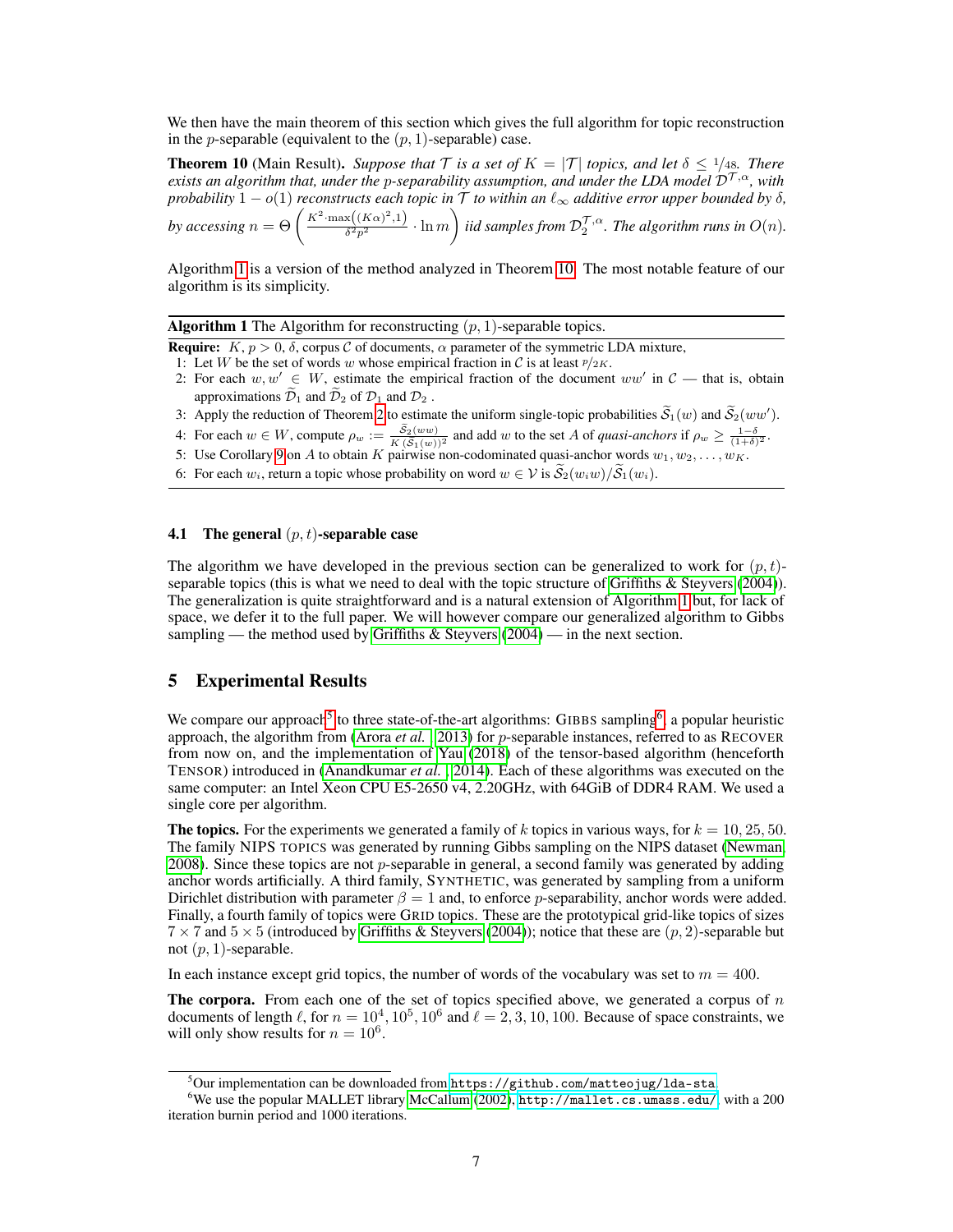We are interested in two aspects of performance, the wall-clock running time and quality of the reconstruction, measured as the  $\ell_{\infty}$  norm between the true set of topics and the reconstruction. To assess this, we computed the best possible matching between the two families of topics as follows. Consider a bipartite graph with the true set of topics on one side of the bipartition and the reconstructed topics on the other. Between every pair of topics on opposite sides, there is an edge of weight equal to their  $\ell_{\infty}$  distance. The quality of the reconstruction is given by the minimum cost perfect matching in this graph. All algorithms were run on a single thread.



Figure 1: The top-left plot shows the wall clock time (in seconds, on a log-scale) required by the algorithms with NIPS TOPICS, with documents of length  $\ell = 2$  and 10 topics (TENSOR is not shown since it requires  $\ell > 2$ ). The top-right plot shows (on a linear-scale) the  $\ell_{\infty}$  error of the algorithms on the same instance; observe that STA is faster than the other two algorithms by more than one order of magnitude, while its error is almost as good as that of RECOVER. The bottom-left plot shows the wall clock time (in seconds, on a log-scale) required by the algorithms with 10 SYNTHETIC topics, with documents of length  $\ell = 3$ . As before, STA is faster than the other algorithms by more than one order of magnitude and its error is almost as good as the one of RECOVER.

Conceptually our algorithm implements the following pipeline,  $\mathcal{C} \xrightarrow{(1)} \mathcal{L} \xrightarrow{(2)} \mathcal{S} \xrightarrow{(3)} \mathcal{T}$ , where the first step, starting from the corpus  $C$ , computes the approximation to the distribution induced over the documents by LDA; the second step implements the reduction from the latter to the STA-induced distribution, and, lastly, the third step is Algorithm 1. We implemented the steps of this pipeline with several optimizations. In particular, we did not fully compute the approximate distributions  $\mathcal L$  and  $\mathcal S$ : rather, we lazily computed their entries that were requested by Algorithm 1.

Algorithm 1 simply picks the first two words of a document and throws the rest away, seemingly a rather wasteful thing to do. A natural alternative is to feed the algorithm we all pairs of words from the document, hoping that the correlations so introduced can be safely ignored. This variant, which we call STA in the following, was consistently more accurate than Algorithm 1 at the expense of a small increase in the running time. Therefore this is the implementation that we discuss.

In the case of grid-like topics, STA is the version of Algorithm 1 for the  $(p, 2)$ -separable case.

Wall-clock time. The two plots on the left of Figure 1 compare the running times of the algorithms with corpora of documents of length  $\ell = 2, 3$ , with 10 topics. As expected, STA for documents of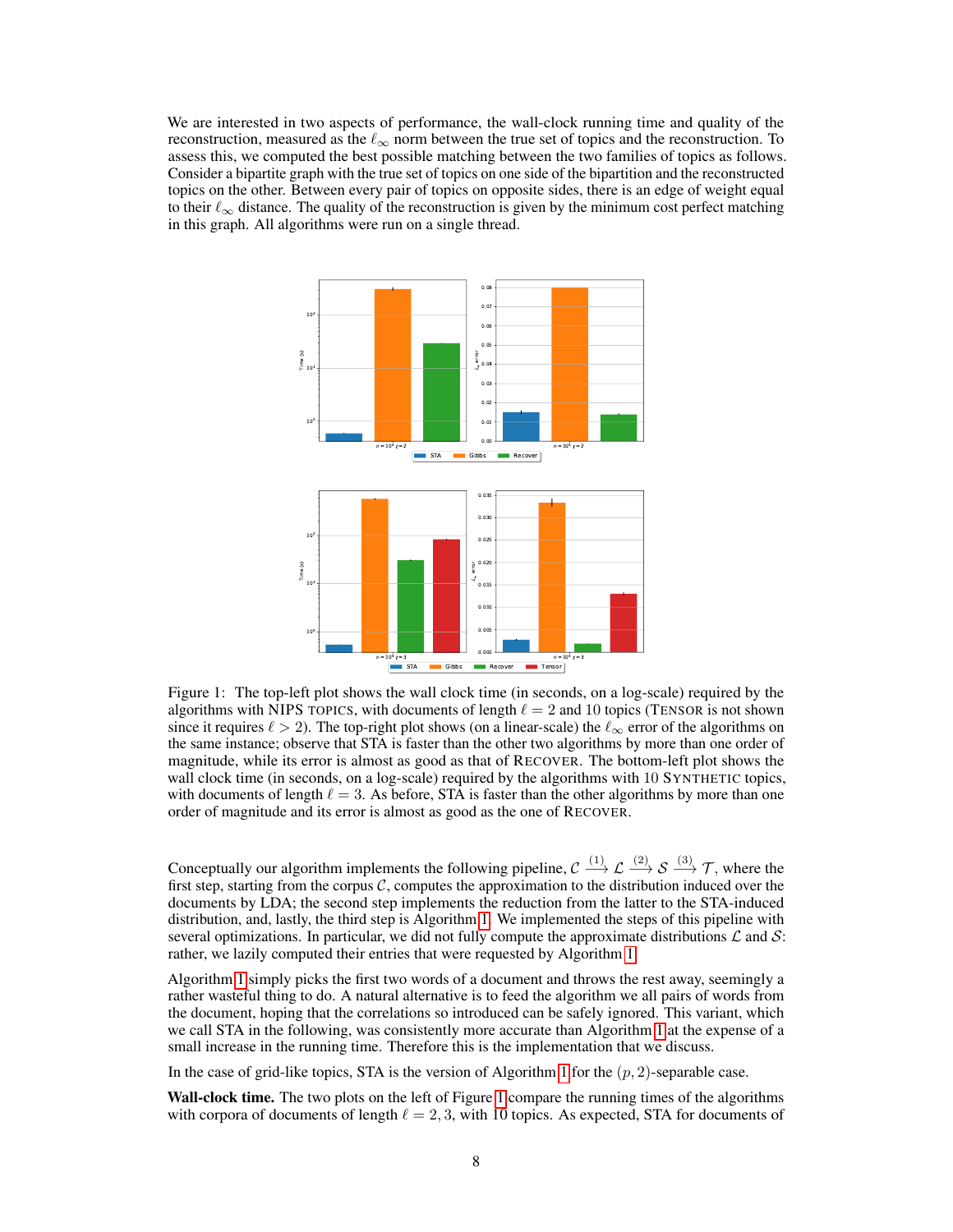length 2 is much faster then the other algorithms (while GIBBS is especially cumbersome), and its reconstruction quality is close to the best one. This figure exemplifies the general picture: a similar outcome was observed for all values of  $n$  topic families.



Figure 2: On the left: wall clock time (in seconds, on a log-scale) required by the algorithms with 10 SYNTHETIC topics, with documents of length  $\ell = 100$ . On the right: the  $\ell_{\infty}$  error (on a linear-scale) of the algorithms on the same instance.

Precision of the reconstruction. Figure 1 exemplifies the general picture that emerges from our tests, for short documents and 1-separable topics. RECOVER and STA have the smallest reconstruction errors. As expected, GIBBS did not work well with very short documents. Therefore we tested the algorithms with documents of length  $\ell = 100$ . In Figure 2, we show that STA gives the best reconstruction, and its the fastest one by at least one order of magnitude.



Figure 3: On the left: wall clock time (in seconds, on a log-scale) required by the algorithms on a 5  $\times$  5 GRID with 10 topics, with documents of length  $\ell = 10$ . On the right: the  $\ell_{\infty}$  error (on a linear-scale) of the algorithms on the same instance. Recall that, here, STA is the version of Algorithm 1 for  $(p, 2)$ -separability. On this instance, RECOVER is the fastest algorithm; observe, though, that RECOVER returns topics that are *very* far from the original ones, since this instance is not p-separable.

**Grid.** In a final set of experiments, we considered the prototypical GRID instances of sizes  $7 \times 7$  and  $5 \times 5$  (introduced in Griffiths & Steyvers (2004)). In Figure 3, we see that STA and GIBBS provide an  $\ell_{\infty}$  error smaller by an order of magnitude than that of RECOVER (and 4 times smaller than that of Tensor). Moreover, the running time of STA is at least one order of magnitude smaller than that of GIBBS.

Assessment. A picture emerges from our experiments. STA offers a pretty good reconstruction, while being extremely competitive in terms of running time. We see this as an encouraging proof of concept that warrants further investigation of the approach introduced in this paper, that is, reducing LDAreconstruction to the much simpler problem of STA-reconstruction. A more careful implementation of our algorithms could further increase the speed of our approach, while more ideas seem to be needed to improve the quality of reconstruction. Our experiments show that this could be a worthwhile endeavor.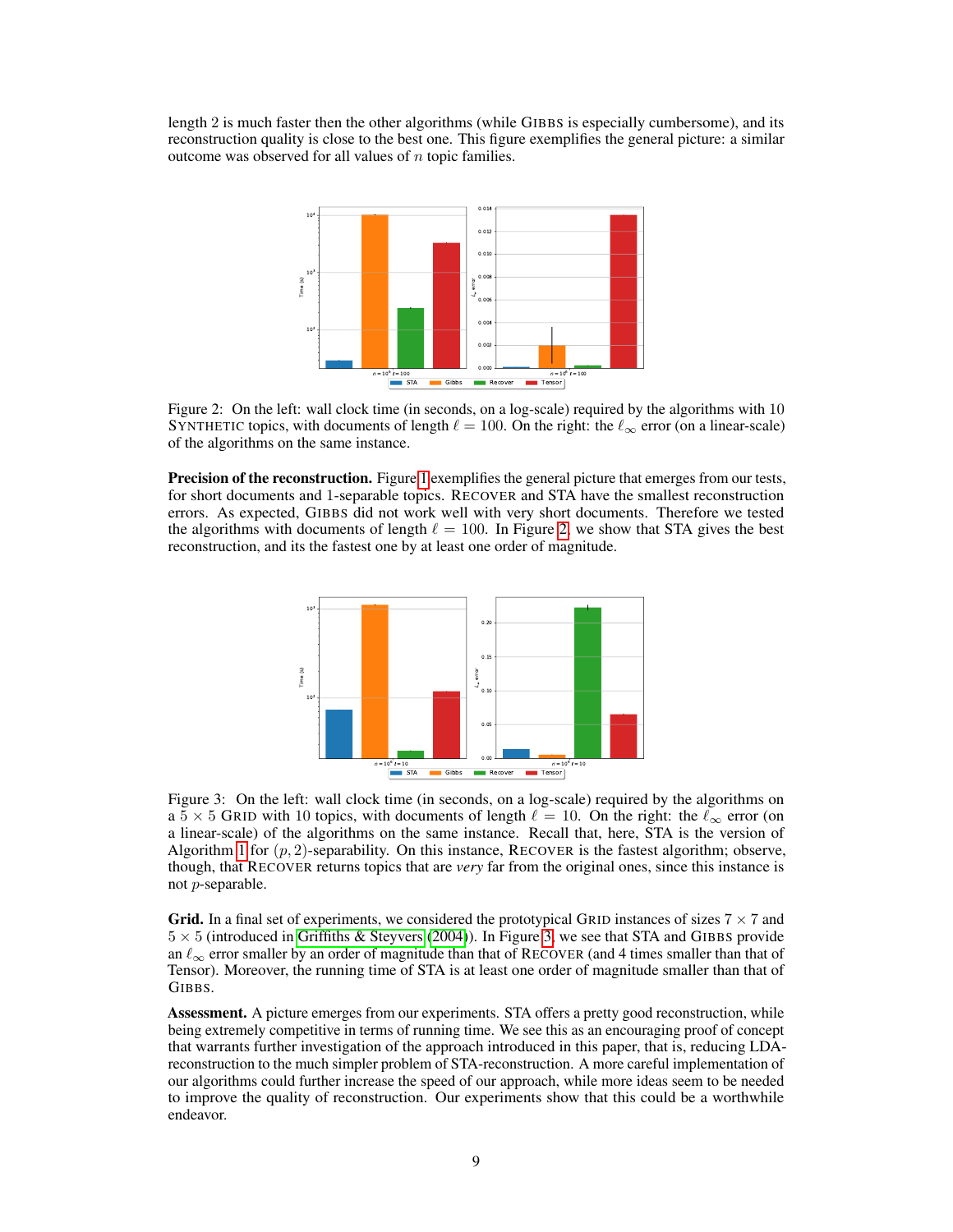#### References

- Alvarez-Melis, David, & Saveski, Martin. 2016. Topic Modeling in Twitter: Aggregating Tweets by Conversations. *In: ICWSM*.
- Anandkumar, Anima, Hsu, Daniel J., Janzamin, Majid, & Kakade, Sham M. 2013. When are Overcomplete Topic Models Identifiable? Uniqueness of Tensor Tucker Decompositions with Structured Sparsity. *Pages 1986–1994 of:* Burges, Christopher J. C., Bottou, Léon, Ghahramani, Zoubin, & Weinberger, Kilian Q. (eds), *NIPS*.
- Anandkumar, Animashree, Ge, Rong, Hsu, Daniel, Kakade, Sham M., & Telgarsky, Matus. 2014. Tensor Decompositions for Learning Latent Variable Models. *Journal of Machine Learning Research*, 15, 2773–2832.
- Arora, Sanjeev, Ge, Rong, & Moitra, Ankur. 2012. Learning Topic Models Going Beyond SVD. *Pages 1–10 of: Proceedings of the 2012 IEEE 53rd Annual Symposium on Foundations of Computer Science*. FOCS '12. Washington, DC, USA: IEEE Computer Society.
- Arora, Sanjeev, Ge, Rong, Halpern, Yonatan, Mimno, David M., Moitra, Ankur, Sontag, David, Wu, Yichen, & Zhu, Michael. 2013. A Practical Algorithm for Topic Modeling with Provable Guarantees. *Pages 280–288 of: ICML (2)*. JMLR Workshop and Conference Proceedings, vol. 28. JMLR.org.
- Bansal, Trapit, Bhattacharyya, Chiranjib, & Kannan, Ravindran. 2014. A provable SVD-based algorithm for learning topics in dominant admixture corpus. *Pages 1997–2005 of: Advances in Neural Information Processing Systems 27: Annual Conference on Neural Information Processing Systems 2014, December 8-13 2014, Montreal, Quebec, Canada*.
- Blei, David M., Ng, Andrew Y., & Jordan, Michael I. 2003. Latent Dirichlet Allocation. *J. Mach. Learn. Res.*, 3(Mar.), 993–1022.
- Chierichetti, Flavio, Panconesi, Alessandro, & Vattani, Andrea. 2018. The equivalence of Single-Topic and LDA topic reconstruction. *Zenodo*, 10.5281/zenodo.1470295.
- Griffiths, T. L., & Steyvers, M. 2004. Finding scientific topics. *Proceedings of the National Academy of Sciences*, 101(Suppl. 1), 5228–5235.
- Hajjem, Malek, & Latiri, Chiraz. 2017. Combining IR and LDA Topic Modeling for Filtering Microblogs. *Pages 761–770 of:* Zanni-Merk, Cecilia, Frydman, Claudia S., Toro, Carlos, Hicks, Yulia, Howlett, Robert J., & Jain, Lakhmi C. (eds), *KES*. Procedia Computer Science, vol. 112. Elsevier.
- Hong, Liangjie, & Davison, Brian D. 2010. Empirical Study of Topic Modeling in Twitter. *Pages 80–88 of: Proceedings of the First Workshop on Social Media Analytics*. SOMA '10. New York, NY, USA: ACM.
- Li, Chenliang, Wang, Haoran, Zhang, Zhiqian, Sun, Aixin, & Ma, Zongyang. 2016. Topic Modeling for Short Texts with Auxiliary Word Embeddings. *Pages 165–174 of: Proceedings of the 39th International ACM SIGIR Conference on Research and Development in Information Retrieval*. SIGIR '16. New York, NY, USA: ACM.

McCallum, A.K. 2002. *A machine learning for language toolkit*.

Newman, David. 2008. *NIPS Dataset*.

- Nigam, Kamal, McCallum, Andrew, Thrun, Sebastian, & Mitchell, Tom M. 2000. Text Classification from Labeled and Unlabeled Documents using EM. *Machine Learning*, 39, 103–134.
- Sridhar, Vivek Kumar Rangarajan. 2015. Unsupervised Topic Modeling for Short Texts Using Distributed Representations of Words. *Pages 192–200 of:* Blunsom, Phil, Cohen, Shay B., Dhillon, Paramveer S., & Liang, Percy (eds), *VS@HLT-NAACL*. The Association for Computational Linguistics.